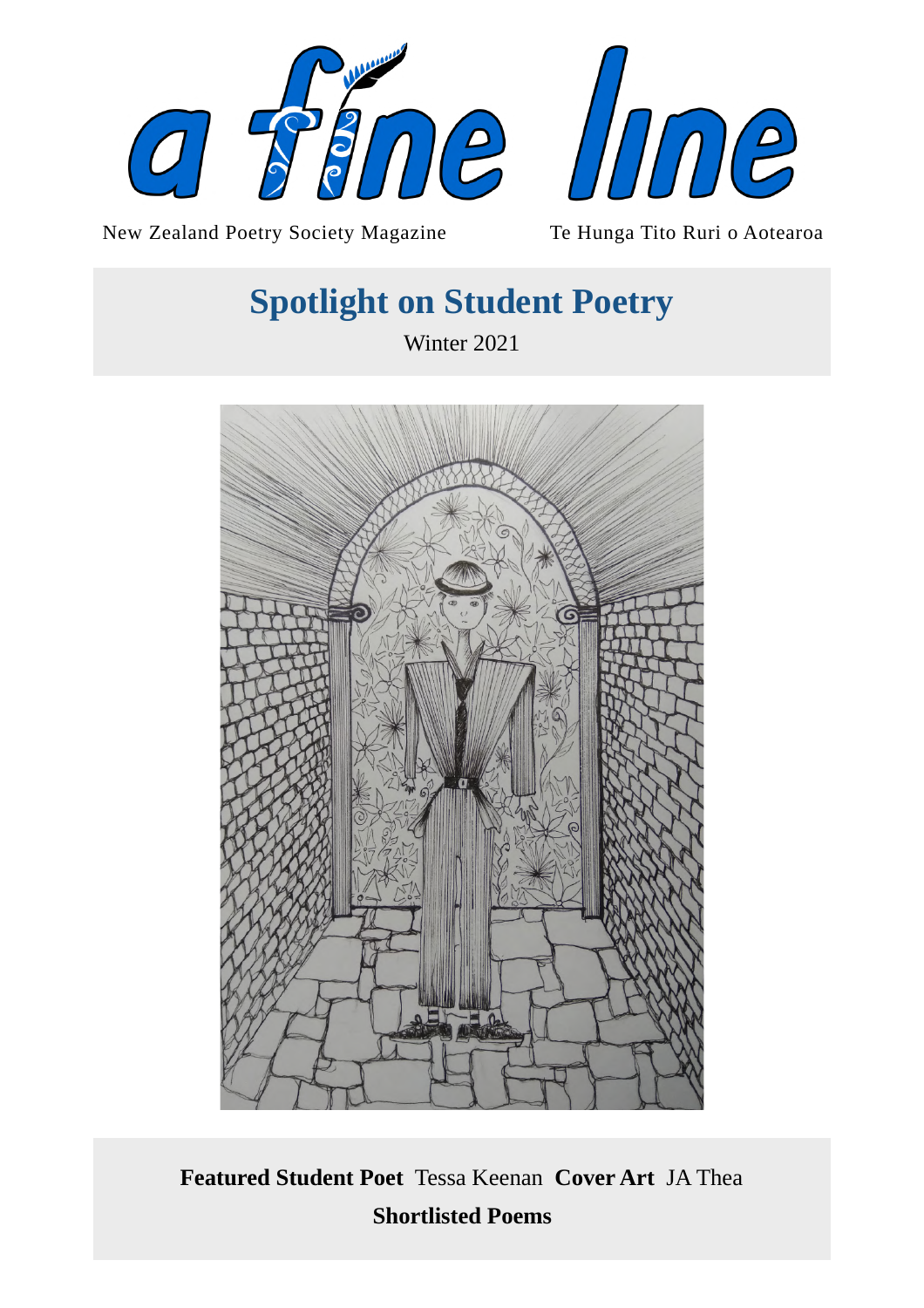# **Note from the Editor**

Welcome to this new winter addition to *a fine line*'s web-page, a "Spotlight on Student Poetry". This is intended as a complementary online copy to our winter issue of *a fine line.* In 2019, we introduced the Student Featured Poet to our pages and sought submissions from poets studying at either a secondary school or a tertiary institution to feature alongside our members' poems. The featured student poet wins an annual student membership to NZPS, alongside other great prizes, this year including a student annual membership to NZSA and new poetry books. Because we received so many quality student submissions, it just wouldn't have been fair to keep them to ourselves. This is our shortlist.

A huge congratulations to **Tessa Keenan**, our 2021 Featured Student Poet winner. Our winter issue features a selection of her poems, and you are able to read one of them here: "Tataraimaka Pā". While this poem seems simple on the surface, through clever juxtapositions of imagery, the ache of grief for past wrongdoings tugs at the present, asks us to re-examine the casualty of our everyday existence in new light. Beautiful work.

Also beautiful – and intricate and compelling – please enjoy our cover art by Ōtepoti Dunedin Year 12 student **JA Thea**.

 "A Poem for my Grandfather" by **Ava Rose Strother** meanders into Bruce-Springsteen memory, while "Inquisitor" burns in the fierce voice of **Molly Crighton**'s speaker. Travel from the performing arts block to an ominous rose garden, from the harbour lights of Wellington to the graveyard of Yorick to the buffet room at the Heritage Hotel, Aoraki. The wide-ranging subject matter is heartening in its search for meaning through word and experience, and especially so, coming from the hearts and minds of New Zealand's bright young adults in such uncertain times as these. I hope you enjoy this writing as much as I did. To quote **Sarah Lawrence** in "Hide & Seek", *'come find me, come find me, come find me, come—'.* 

*— Gail Ingram* 

# *List of Contributors*

Tessa Keenan Ava Rose Strother Molly Crighton Pippi Jean Amelia Kirkness Sarah-Kate Simons Loredana Kint Molly Laurence Sarah Lawrence JA Thea (art)

*a fine line* affirms and upholds the principles of Te Tiriti o Waitangi and acknowledges Māori as the tangata whenua and kaitiaki of Aotearoa.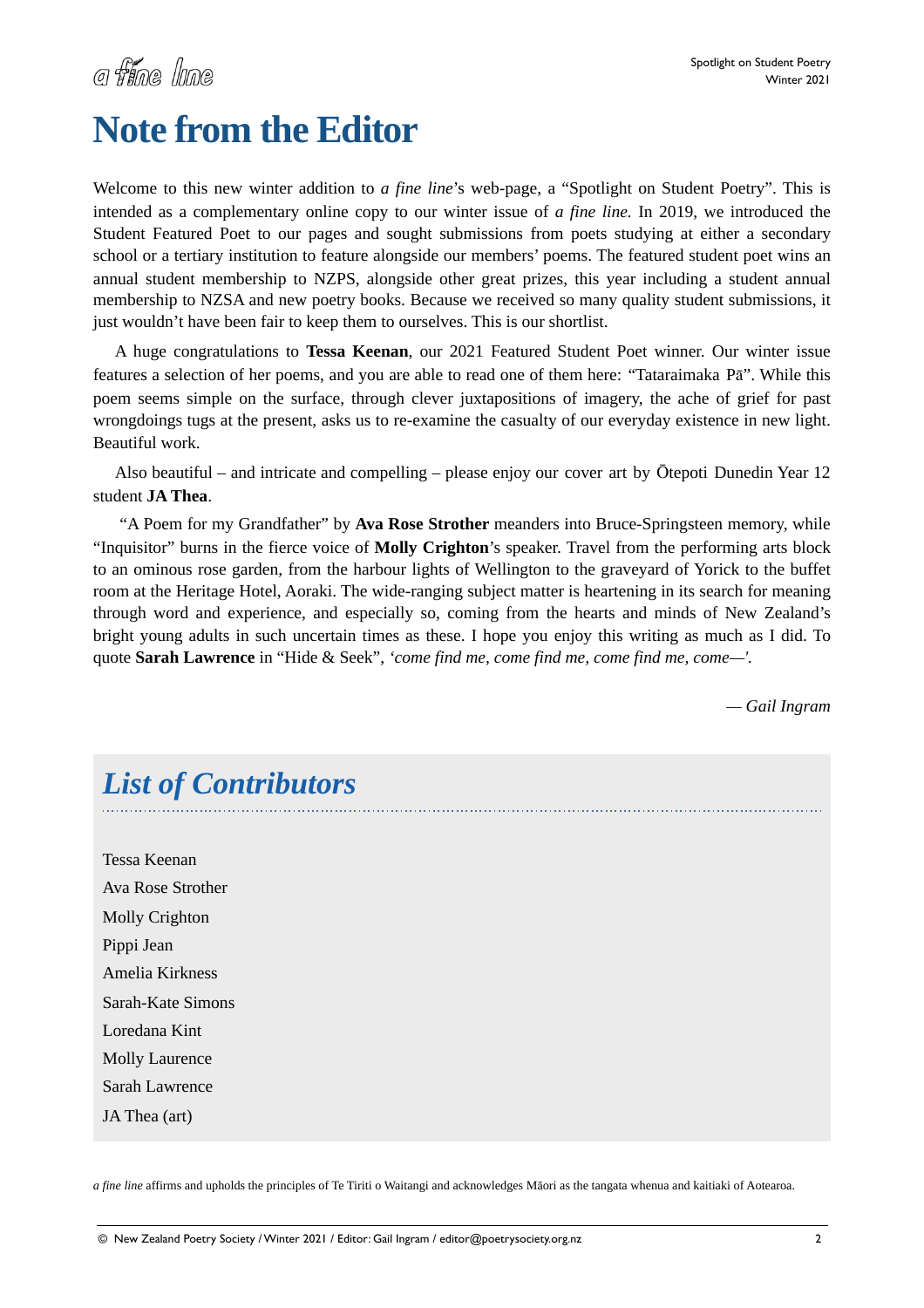# a fine line

# *Tessa Keenan*

(Te Ātiawa) is 20, raised in Taranaki and now lives in Te Whanganui-a-Tara. She is studying Law and English Literature at Victoria University. She has previously been published in *Starling* magazine.

#### **Tataraimaka Pā**

I take the sandwich from the wrap and eat the currants. You stand, back against the pā, where our tūpuna rot with flu.

It reminds me of forgetting. Or missing a dentist appointment.

This could pass for a dreary picnic. I can barely see the pā, the flush in your cheeks and the black shroud on the mountain.

Your Honda parked by the sea looks like an aggressor.

The gravel mutters. Muskets and headless bodies mutter. Last night the TV muttered "southerlies".

We are clutching at food and crying because we know we are the only ones that know.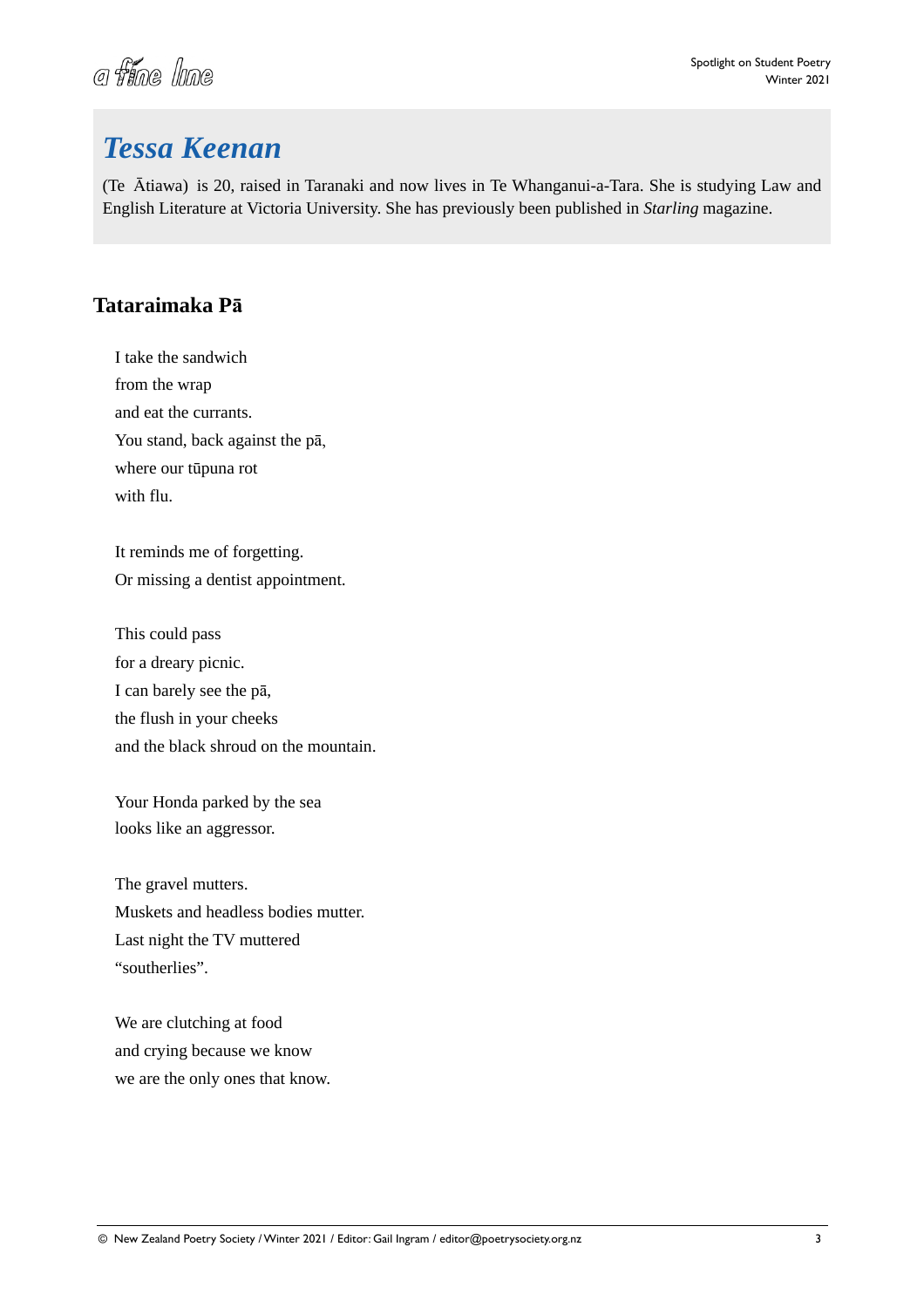![](_page_3_Picture_0.jpeg)

### *Ava Rose Strother*

is a just graduated homeschooler, originally from the USA, and raised in the Canterbury port hills. She is currently practicing being a poet, and studying for future university.

#### **A Poem for My Grandfather**

I'll fall asleep, Listening to Springsteen. It reminds me of my grandfather, Like pickup trucks and small government. My memory is fuzzy. I was too young to know, What I would want to remember most. I'm from the midwest I suppose, I don't remember those wide open spaces, I don't recall those long roads.

#### **Flower**

I'm growing roses, White one by the fence Is called Racy Lady. The man who sold it Had a laugh As he gave it to me. Coquettish, I assume, When it first blooms. It must be a tease of a flower, White, but for the pink at its centre. I named her Helen, After the Greek heroine, Or a suburban grandmother. A lady for men to fight for, Or a woman to shame girls, Who wore the skirts too short In nineteen sixty six When modesty was a commodity, And she was rich.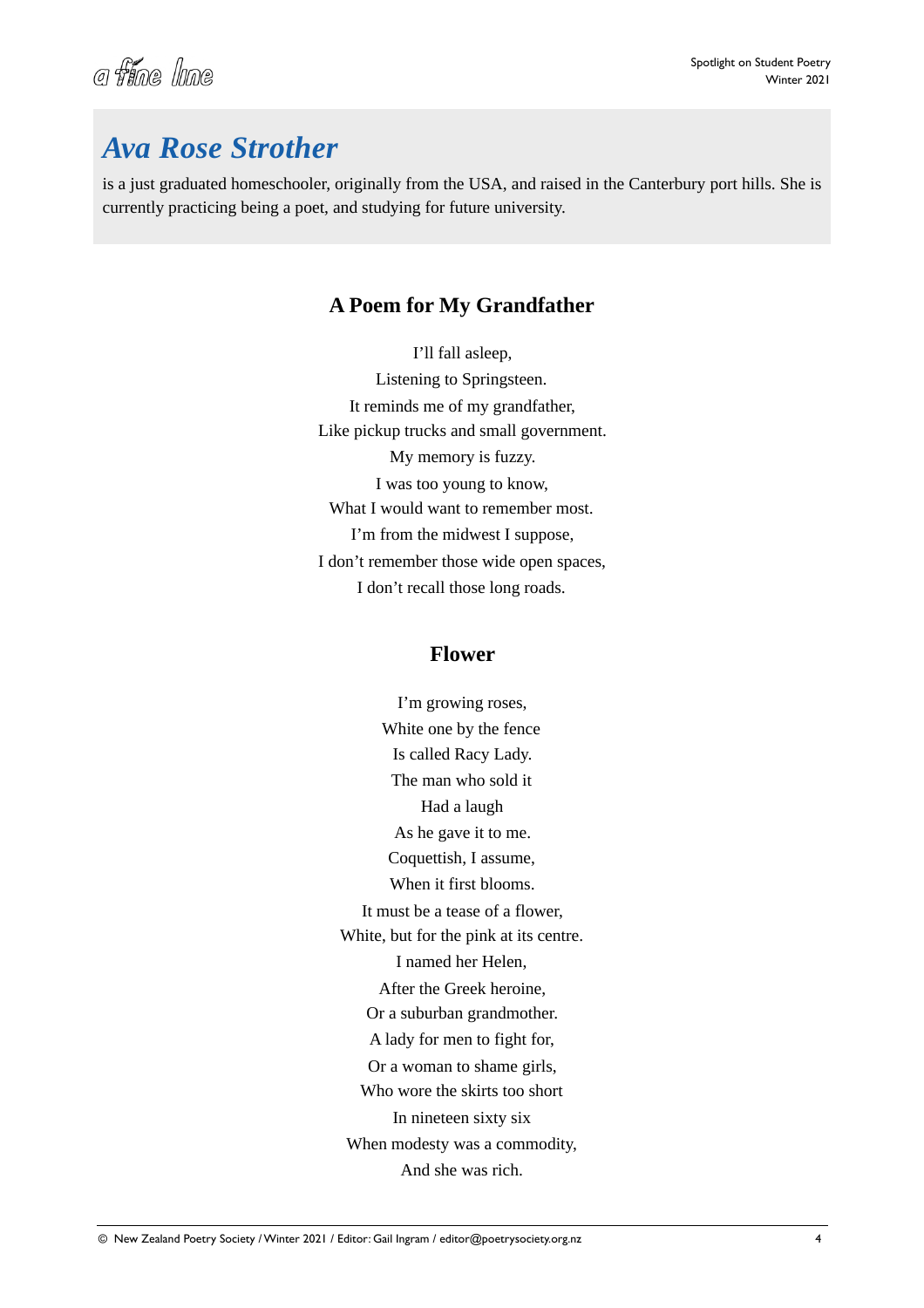![](_page_4_Picture_0.jpeg)

# *Molly Crighton*

is an English student at the University of Otago. Her work can be found in *Starling, takahē, a fine line, The Cormorant,* and *Re-Draft.*

#### **Inquisitor**

For the love of God, stop screaming. I am sending you to Heaven.

Through a cobweb of Italian rain, fine and white as lace, you will go unto the King

in raiments of black and gold, ember and sizzling. You will be cleansed of sin and hair and flesh —

you will be valley-bone dry, ligaments knitting like a cat's cradle. In the sky-less Heaven you will praise my name.

I do not need an explicable God. I only need a God who looks like you — bright vertical,

fat-sparking saint, beard alight, a thousand hairs crawling, Heaven-bright, back to your skin.

Tonight, blooded between my red sheets, I will think of you. I will still smell you —

your oily residue will clench in my throat, touch me like a spirit-crucible and I will burn.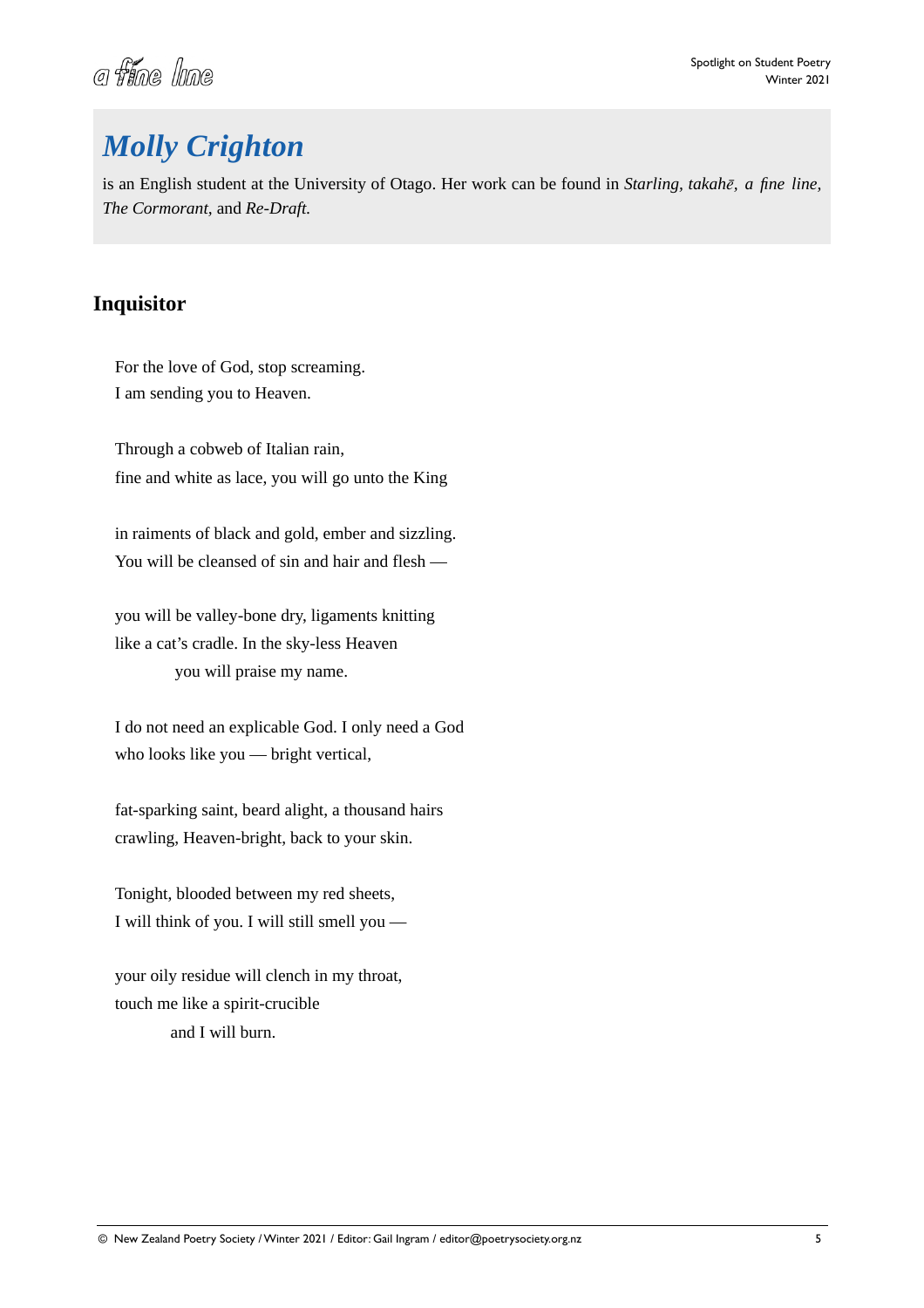![](_page_5_Picture_0.jpeg)

# *Pippi Jean*

is an eighteen-year-old poet currently studying at Victoria University in Wellington. You can find her most recent works in *Landfall, takahē, Starling, Oscen, Mayhem*, and *Poetry New Zealand Yearbook*.

#### **5.45 pm**

the performing arts block is so muted i can taste my own heartbeat in the upstairs corridor

the onset of summer cakes the corridor in shadows of temperate behaviour

but i see you in the window bittersweet as an old widow

light, you look at me like you remember everything

i am leaving a piece of me with my choir pack at a corridor's end in the silence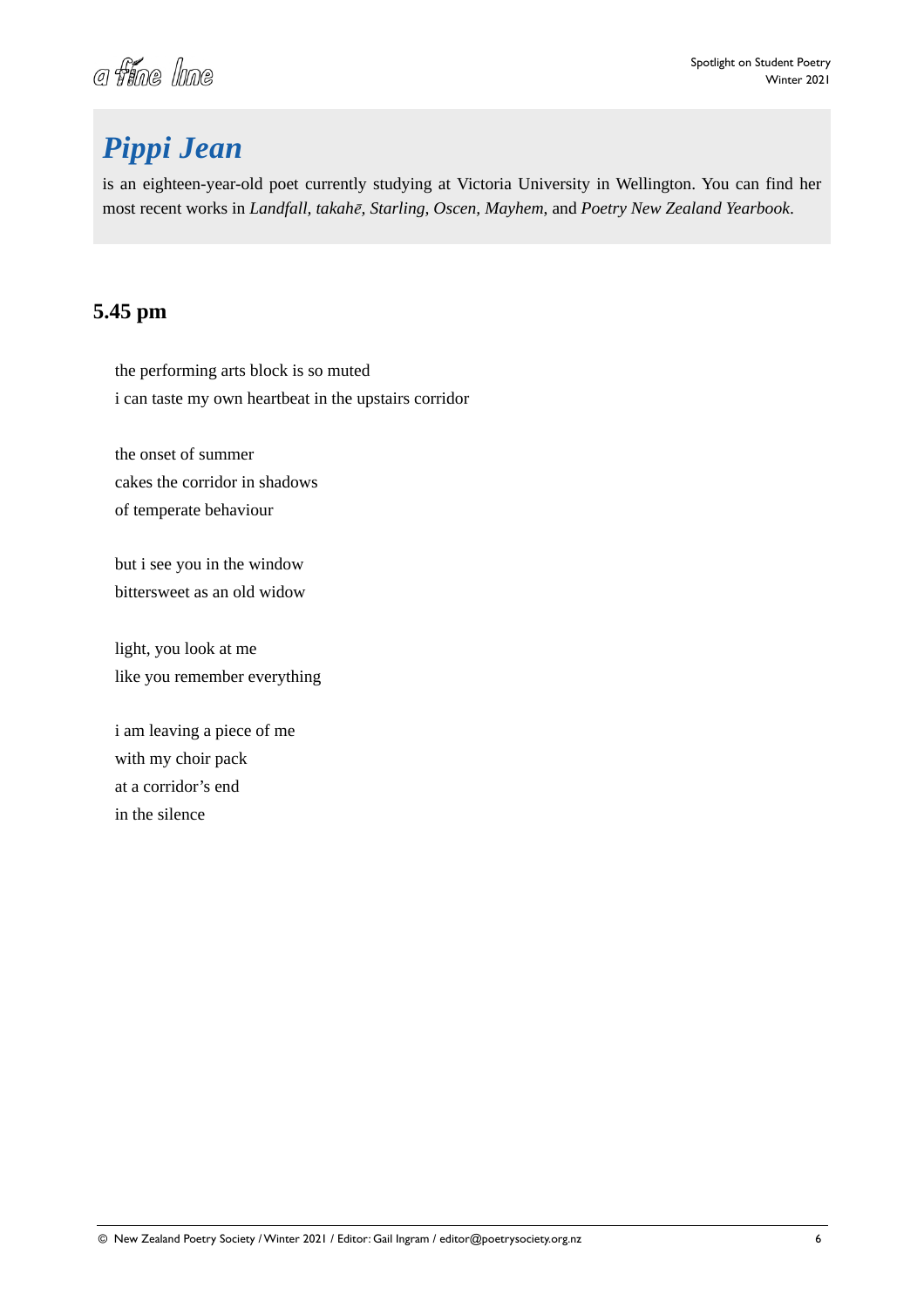![](_page_6_Picture_0.jpeg)

### *Amelia Kirkness*

is a Christchurch student and writer who has been published in *ReDraft* and *Catalyst* anthologies. She enjoys Finnish pop music and ornate teaware. She is trying her best.

#### **Augury**

It is midnight and the rose garden is filled with crows. Black with them. So full, in fact, that a lonely late night flower-sniffer would scarcely be able to stumble over the manicured paving stones without stepping on or being pecked, angrily, by a corvid. They line the fountain's rim, dip their beaks in the water. The ornate statuette of a nymph at the centre serenely pouring, forever, from her jug has become decorated with bird shit, nearly clogging her spout, maintenance is required, but the crows don't like the sound, who would the groundskeepers be to disagree? Maybe the birds will make better use of this courtyard than we ever did, perhaps this fact in itself is an omen. Their caws call out warnings: the Anthropocene era will end in pesticide-coated flower petals buried under the defecation of anything left alive.

• *first published in* Catalyst 17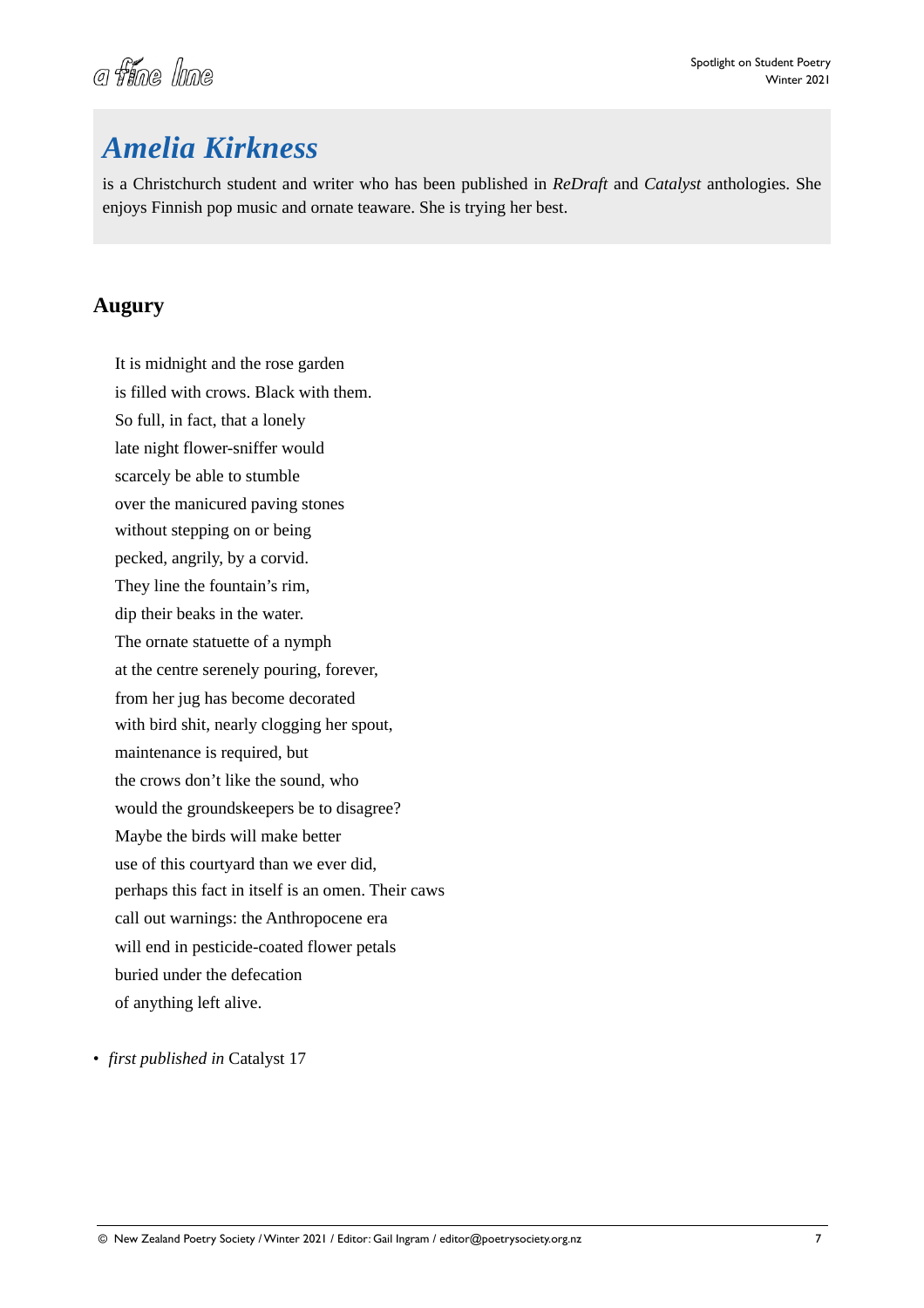![](_page_7_Picture_0.jpeg)

### *Sarah-Kate Simons*

is a Year 12 student currently enrolled in the School of Life — aka home schooled. She enjoys writing poetry and fiction with a mug of hot chocolate.

#### **Alas, Poor Yorick**

there are too many coffins he stands there in the rain with a bunch of wilted flowers in one hand sweets to the sweet, a rose by another name his long-lost lover in the other hand a skull that no longer knows the world with its empty eye sockets as he juggles it up, down, up, down the angels cover their faces and hide their stone cold tears in the shadows of their palms and prayer books oh, if only he'd known, he would have come sooner he can see her there, hands full of dandelions and the yellow tulips that she loved so dear, cornflowers in her hair rosemary for remembrance, my darling now that golden hair and quick smile will drown in the earth with all the others, no more, no less will the tears come? no, this nameless stranger has none the skull looks back, no tongue, no thought to offer a joke to cheer the masses as he once did, for he is gone now in other places, the darkest pits or some heavenly haven knowing either greatest joy or most terrible sorrow but which it is no one can tell anymore… perhaps the stranger will stay amongst the graveyard and the weeping angels on the edges of the crypt but no he has places to be, revenge to seek clarity that came too late to save his sweetheart both flowers and skull dropped on the raw, bloodied wound in the earth where she'll sleep from now on till the stars fall from their far-off orbits, and alas, poor Yorick, time doesn't run backward.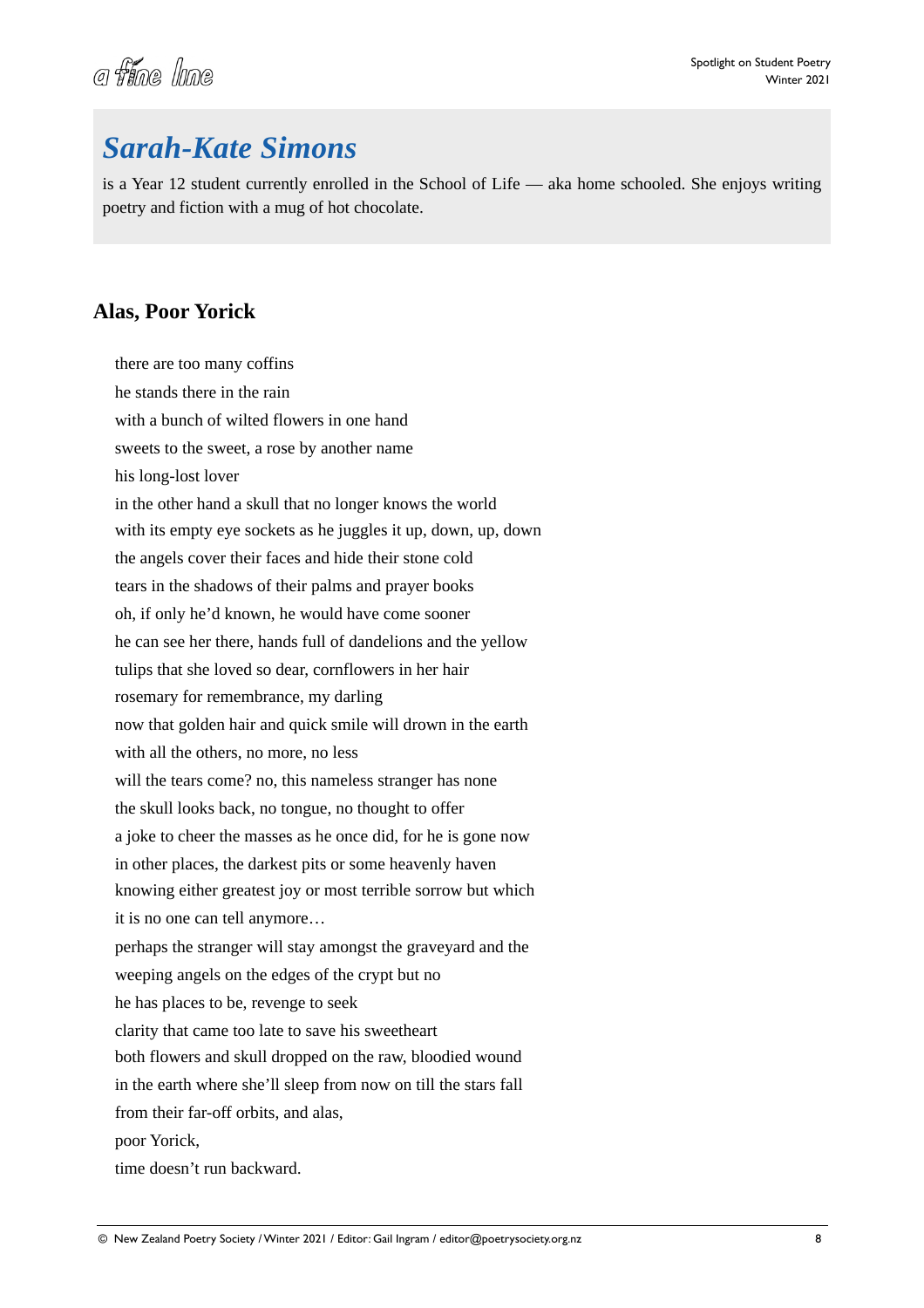![](_page_8_Picture_0.jpeg)

# *Loredana Kint*

is a medical student, bookworm, musician, and poet. She sees poems in everything, if only she had the time to write them down. Loredana self-published an anthology, *Reflections*, in 2018.

#### **Harbour Lights**

The glittering promises of a city unexplored, Seen from a not-so-distant shore, Reflect on glossy indigo hulls And the glinting eyes of the gluttonous gulls, The sparks of the city are everywhere, They catch in our lashes, and snag on our hair, Bounce off ferry windows, finger-marked, And lip-smacking waves as you disembark, Casting their spell on the people who scroll, And those with their beacon-eyed scooters, who roll, Heedless of being the city lights' messenger, Just as the ferry's starry-eyed passenger Gapes at the city's galactic tattoo, And feels like a spark in this bold jigsaw, too.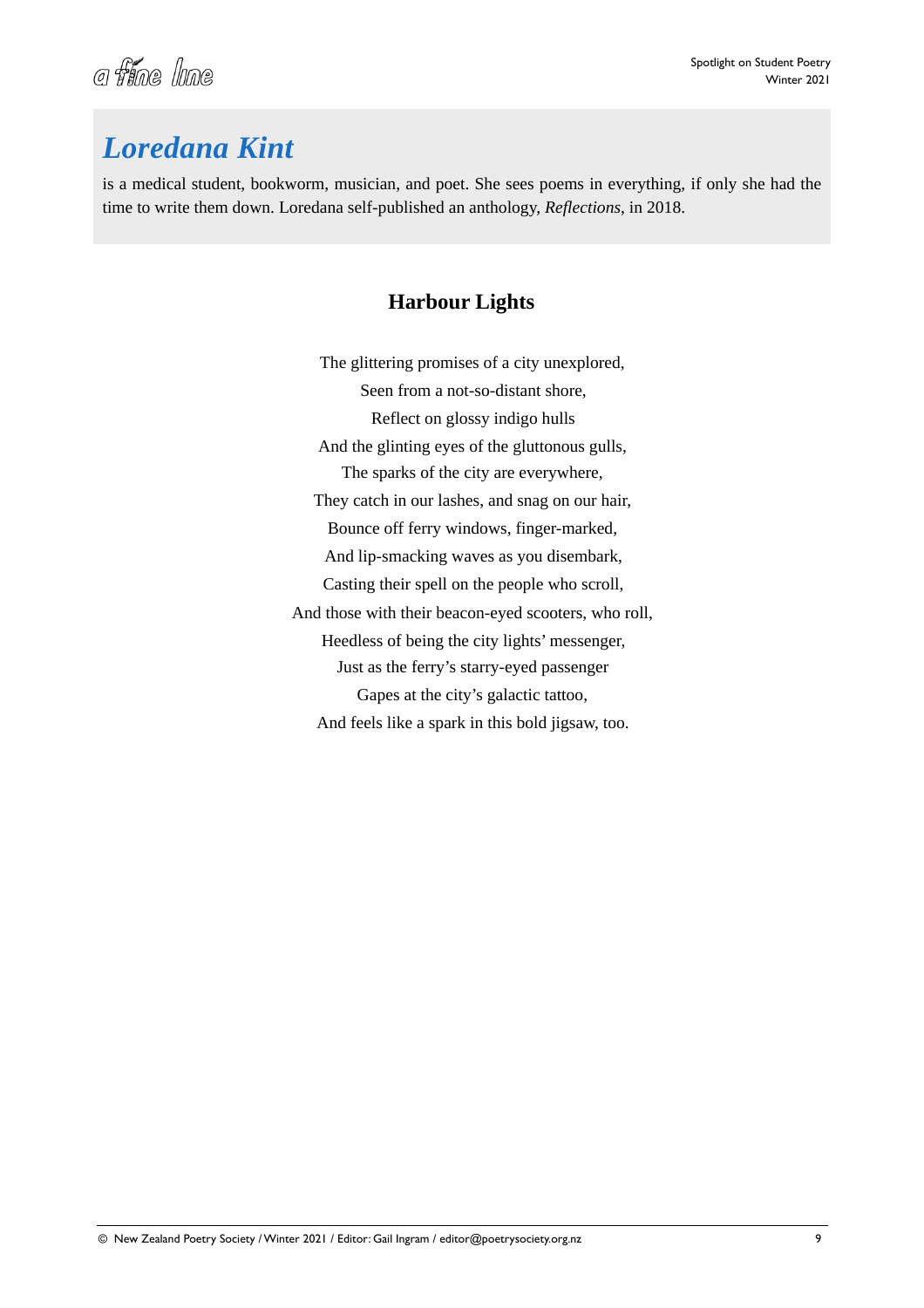![](_page_9_Picture_0.jpeg)

# *Molly Laurence*

is a year 10 at Lincoln High, Canterbury, enjoys reading, debating and writing. She competes with her possessive cat over the fireside in winter, and struggles to write to word limits!

#### **Buffet Breakfast at Mt Cook**

Scrambled eggs those complicated orbiting galaxies seen last night

the planetarium doomed universe spinning in those complex chains of sugars carbohydrates proteins

the white porcelain plate industrially cleaned chaos

in the beginning there was darkness soap whiteness

and all that is, was, spun out of sizzling oil

and while Aoraki holds up the universe staff serve up the breakfast

and all the other galaxies in that stop motion of spiralling plates and guests

served on a silver platter and discarded at the end of the morning